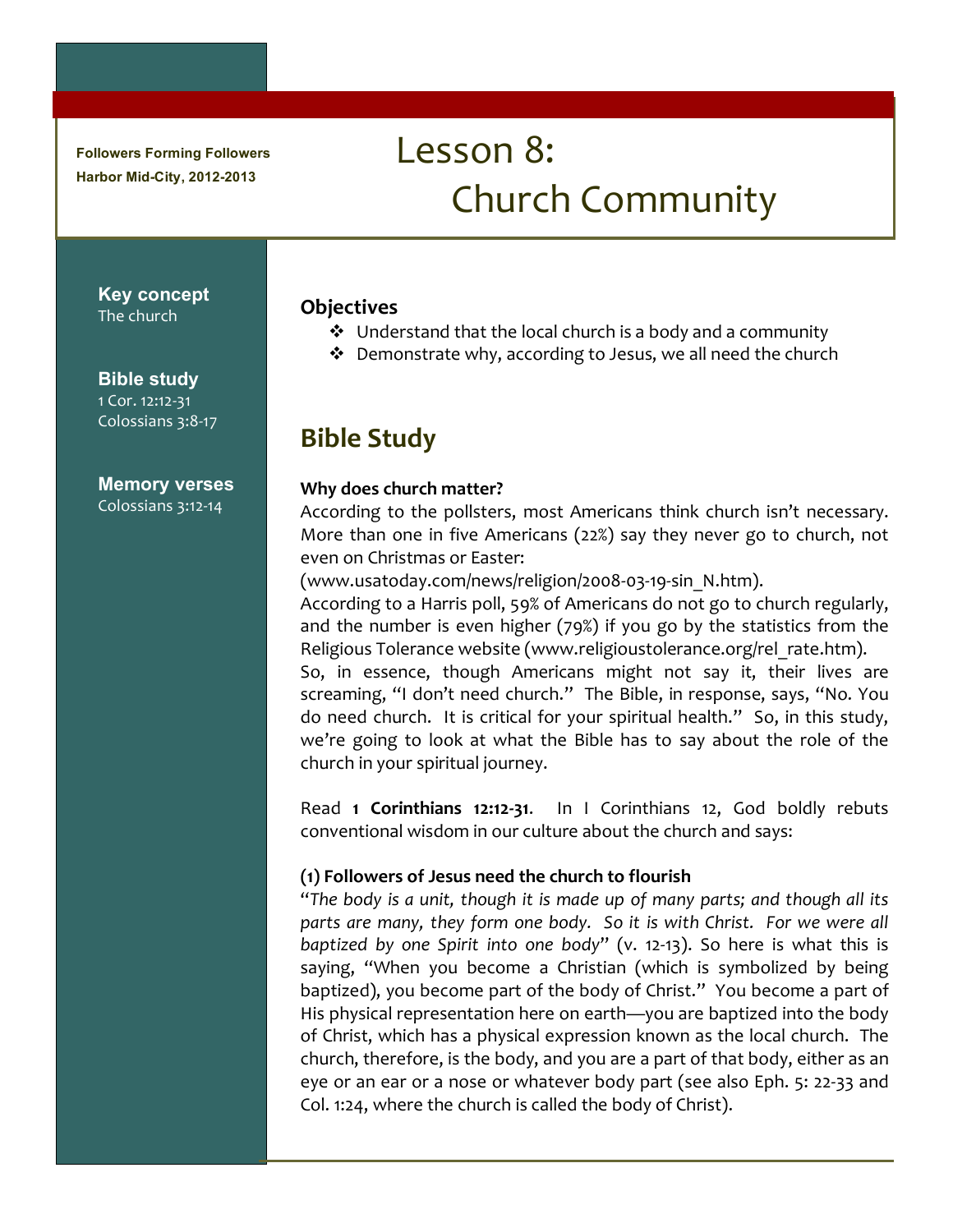Lesson 8 **Church!Community** 1 Cor. 12:12-31 Colossians 3:8-17

 $\frac{1}{2}$ 

#### **NOTES**

But think about it. An ear or an eye can't function, much less flourish, apart from the body. Certain body parts may be kept alive for brief periods of time when they have been severed from the body, but they simply won't make it for long. When there is a car wreck, what do they often do with organ donor parts? They rush them to the hospital. Immediately. Why? Because you can only keep severed body parts working for a short time. Their only hope (and proper function) is to be quickly attached to the body.

Pretty gruesome, huh. But here is one thing that is certain from this body analogy: you won't be able to function in the way you are intended to as a follower of Jesus if you, as a body part, are severed from the body (i.e. the local church). The only way an ear does what it should do is if it is connected to the rest of the body; likewise, the only way followers of Jesus do what they should do in life is if they are connected to the church.

So, the first reason the church matters is because you can't function as you were intended to as a follower of Jesus without a life that is integrated into the local church. This means you should be using the gifts God has given you in and through the local church; that your spiritual growth is to happen in and through the local church; that your mission and the mission of the church should be bound up together.

Now we come to the second reason for why being in a local church matters. **Read Colossians 3: 8-17.** 

(2) Followers of Jesus need the church to participate in the new humanity Left to our own desires, the natural inclination of men and women is to surround themselves with people who look, act, talk, dress, and think similar to them. Sociologists call this the homogenous unit principle, and we have developed a common idiom to capture this phenomenon by saying, "Birds of a feather flock together." But Paul, in Colossians 3, says that those distinctions that keep society apart in the city should not do so in the church, where "there is no Greek or Jew, circumcised or *uncircumcised, barbarian, Scythian, slave or free, but Christ is all, and is in all"\$*(v.11).*\$\$*

The church is to give you a taste of the new humanity, pushing you across barriers that normally divide in the city. For example, Greeks and Jews were the two major ethnic groups of Paul's day. They didn't eat, socialize, or worship together. Intermarriage was forbidden. And yet Paul says this is not to be so in the church. In the city, race is all and is in all you do; in the church, Christ is all and is in all you do.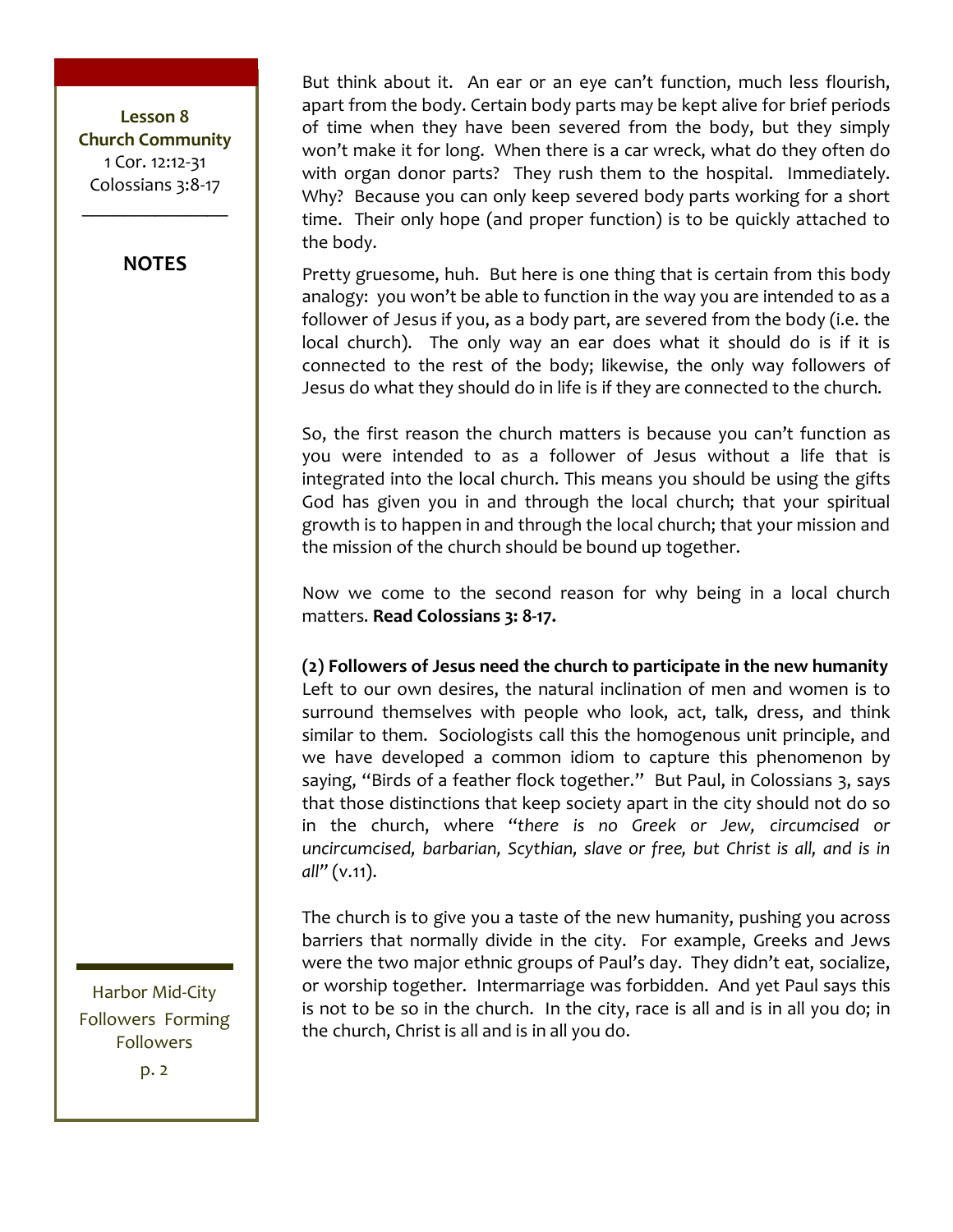Lesson 8 **Church Community** 1 Cor. 12:12-31 Colossians 3:8-17

**NOTES** 

These Greek/Jew tensions (or racial tensions) still rip apart our world today (and, unfortunately, our churches). A CNN article entitled "Why Americans Prefer Their Sundays Segregated" states that less than 5% of American churches are racially integrated and half of those are becoming segregated. "[Scholars] say integrated churches are rare because attending one is like tiptoeing through a racial minefield. Just like in society, racial tensions in the church can erupt over everything from sharing power to interracial dating" (emphasis added). Hear that phrase-JUST LIKE IN SOCIETY. There is the problem. The church, according to Paul and to Jesus, wasn't intended to look just like society, where race and class and culture reign supreme; rather, the church is to give people a vision of a new humanity, a group bound together by the Spirit of Jesus that has created a new race of people from every tongue, every tribe, and every nation.

Dr. Martin Luther King articulated this as well as just about anyone ever has. Dr. King, who fought the modern day Jew/Gentile problem of race in America, had every reason to give up on the church. Think about how bad things were in the church when he wrote a Letter from a Birmingham Jail. Dr. King, who is standing up for the rights of the oppressed through nonviolent civil disobedience, receives a letter from 8 white pastors in the Birmingham area informing him that not only was the segregated white church in Birmingham not coming to his aid, but they were calling King to repent. But, unlike most skeptics today, King didn't ditch the church. Listen to what he said in Letters from a Birmingham Jail:

"I have been so greatly disappointed with the white church and its leadership. Of course, there are some notable exceptions. I do not say this as one of those negative critics who can always find something wrong. I say this as a minister of the gospel, who loves the church; who was nurtured in its bosom; who has been sustained by its spiritual blessings and who will remain true to it as long as the cord of life shall lengthen. In deep disappointment I have wept over the laxity of the church. But be assured that my tears have been tears of love. There can be no deep disappointment where there is not deep love. Yes, I love the church... Yes, I see the church as the body of Christ. But, oh! How we have blemished and scarred that body through social neglect and through fear of being nonconformists.

There was a time when the church was very powerful-in the time when the early Christians rejoiced at being deemed worthy to suffer for what they believed. In those days the church was not merely a thermometer that recorded the ideas and principles of popular opinion; it was a thermostat that transformed the mores of society... Small in number, they were big in commitment. They were too God-intoxicated to be astronomically intimidated."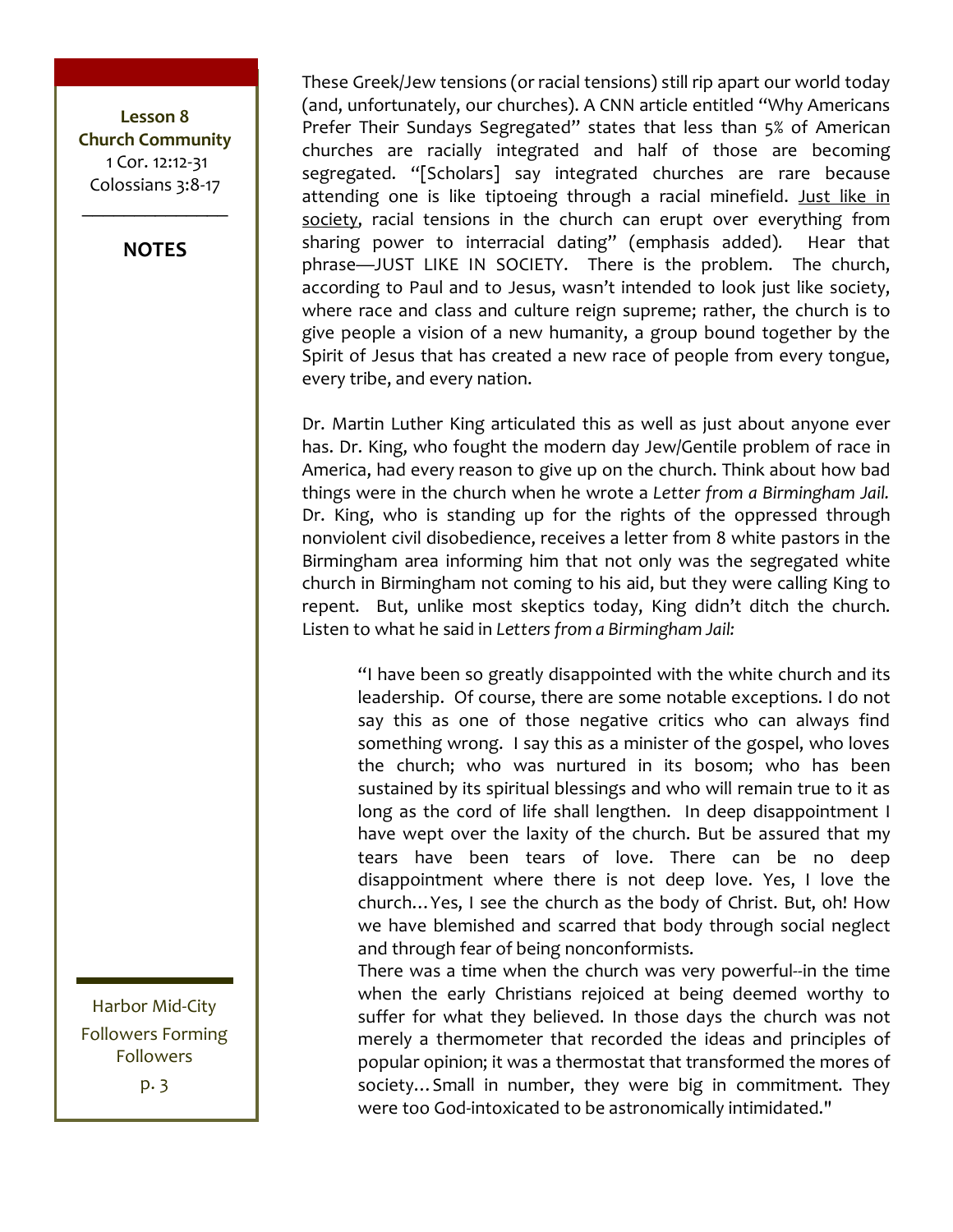Lesson 8 **Church Community** 1 Cor. 12:12-31 Colossians 3:8-17

**NOTES** 

Dr. King didn't abandon the local church. He was a pastor, rooted and grounded in the local church. His solution wasn't to give up on the church. No, he called the church to really be the church, where Christ is all, and is in all. He called the church to be a thermostat that adjusts the racial climate, not a thermometer that simply measures it. King wasn't calling the church to be JUST LIKE SOCIETY (a thermometer measuring society), but rather to CHANGE SOCIETY (to be a thermometer) by fleshing out the new humanity. Oh, that we at Harbor would become so Jesus-intoxicated that we would be a colony of heaven here on earth, a church where Christ is all, and is in all. You need to be a part of that—we need you to help us live into this heavenly calling here on earth. You can't experience the fullness of the new humanity alone. You need the church.

#### (3) Followers of Jesus need the church to keep them from being theologically arrogant

Here is another reason you need the church: if you don't have a local church, you are in danger of becoming theologically arrogant. Why? Because you never have to submit to anyone else. Ephesians 5:21 says, "Submit to one another out of reverence for Christ." If you don't have a local church, you are a denomination of one and you submit to no one. It is literally "Just Jesus and Me." You are the sole arbiter of truth. And Jesus never supports a "Just Jesus and Me" approach. Think about all the Biblical metaphors—a body with many parts, a family, a flock, a community, a church. He always calls you into a community, a church, where the rule of the day is mutual submission to one another out of reverence for Christ.

#### (4) Followers of Jesus need the church to develop character

"Therefore, as God's chosen people [i.e., as the church], holy and dearly loved, clothe yourselves with compassion, kindness, humility, gentleness and patience" (Colossians 3:12). Clothe yourself with these character attributes. But those of you who are (or have been) skeptical of the church should rightly ask, "Why do I need the church to develop my character?"

Here is why. Character development only happens over long periods of time where you have people who are committed to you-for better or for worse. Colossians 3:13 says, "Bear with each other and forgive whatever grievances you may have against one another. Forgive as the Lord forgave you." In the church you have people who are bound by the command of Jesus to bear with one another, to forgive as He forgave, to not just walk away and cut off relationship when a friend sins against you. Why? Because Jesus has done this with us when we sinned against Him; when we forgive, we get to be like Him and as we do this over time, His character is being formed in us.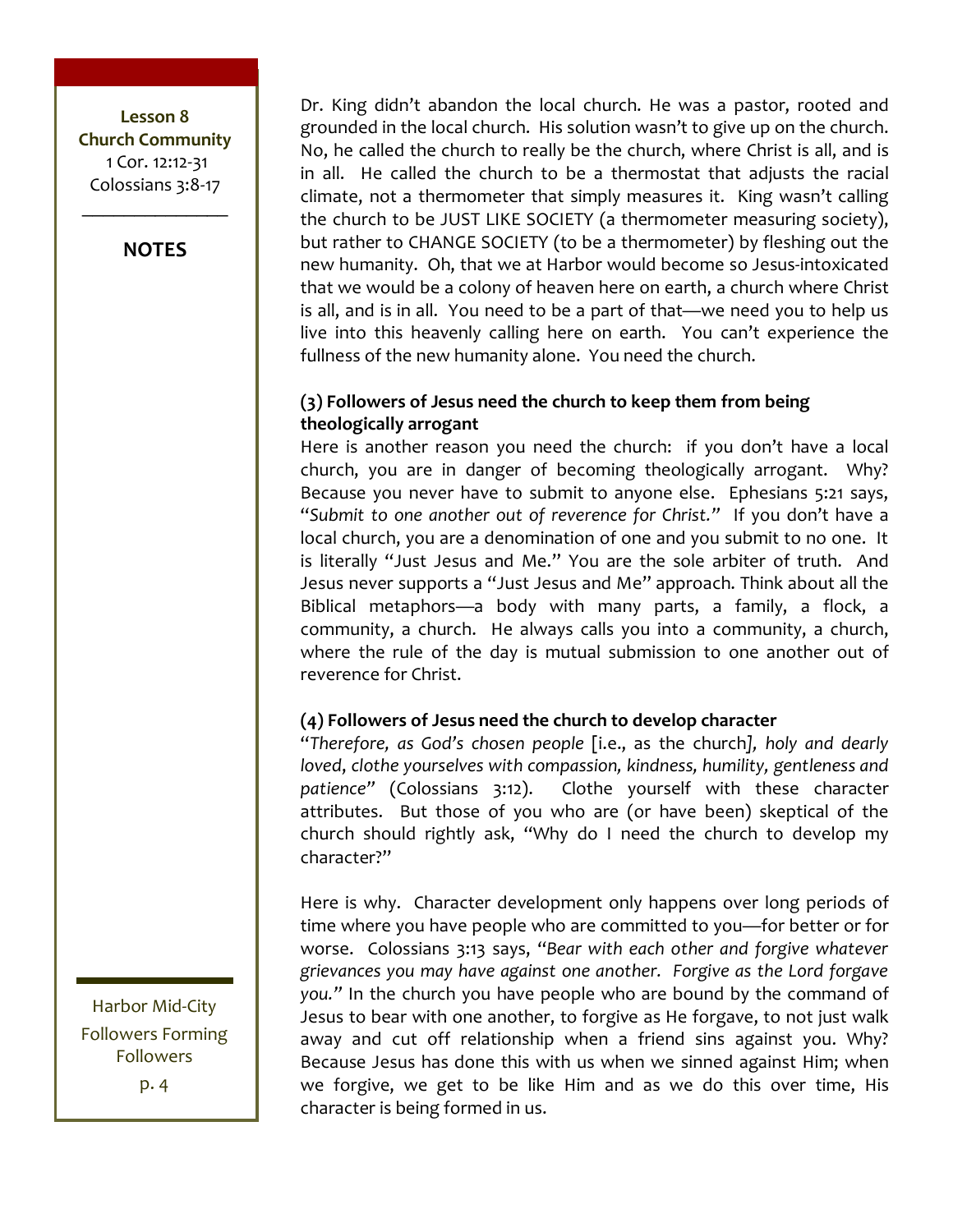Lesson 8 **Church!Community** 1 Cor. 12:12-31 Colossians 3:8-17

**NOTES**

 $\frac{1}{2}$ 

Many of us try the seminar route for character development. This is the approach of going away to a seminar or a camp retreat to get all fixed up in one weekend. But, conferences and Christian camps, as good as they are, aren't enough. Some of you have experienced the "high" of a Christian camp. It is like the best kind of buzz. You go away to some idyllic setting in the mountains. You get away from the dirt and grime of the city and broken relationships, Christian music is always playing, and you see everyone there in the most ideal light possible because no one has the normal stress and strain of life. Everyone is a happy Christian putting on his or her happy Christian face. Then you come back to the valley of life and you start to wonder if you are even a Christian anymore because the mundanity of life settles back in.

What do you need to do? Go back to a camp or conference? No. You need a church committed to Colossians 3:13-16 for life. You need a church committed to *forgiving/bearing with* (v.13), loving (v.14), peace (v.15), and *teaching and admonishing one another in the gospel* (v.16). If you have this, then verse 12 happens—your character is being formed. You're putting on the clothes of Jesus.

Those of you who are skeptical are thinking, "Can't I get this in other areas?" In part, yes, but not in full because the church is the only thing that won't allow you to run. Here is why. In every other area of your life you simply leave when things get tough. If you don't like the way you are being treated at work, you resign. If you have a friend that doesn't treat you well, you just don't hang out with them anymore. Marriage is, sadly, no different—we get divorced like we open and close bank accounts.

But inside a local church committed to the Gospel, Jesus doesn't allow you to just walk away when the going gets tough. He says so in Matthew 18, where He outlines a process for how we handle conflict in the church. Jesus doesn't allow you to just walk away when you get ticked. No. He says relationships matter. Go to that person. Repent and be reconciled. And if they won't listen, then step  $2$ —bring in one or two witnesses. Listen to Matthew 18:17, "If he refuses to listen to them, tell it to the *church."* Jesus didn't say tell it to your lawyer. He didn't say tell it to all your friends so they know what a jerk your friend is. No—He says get the elders of the church involved. The local church, according to Jesus, is the crucible that creates character in followers of Jesus.